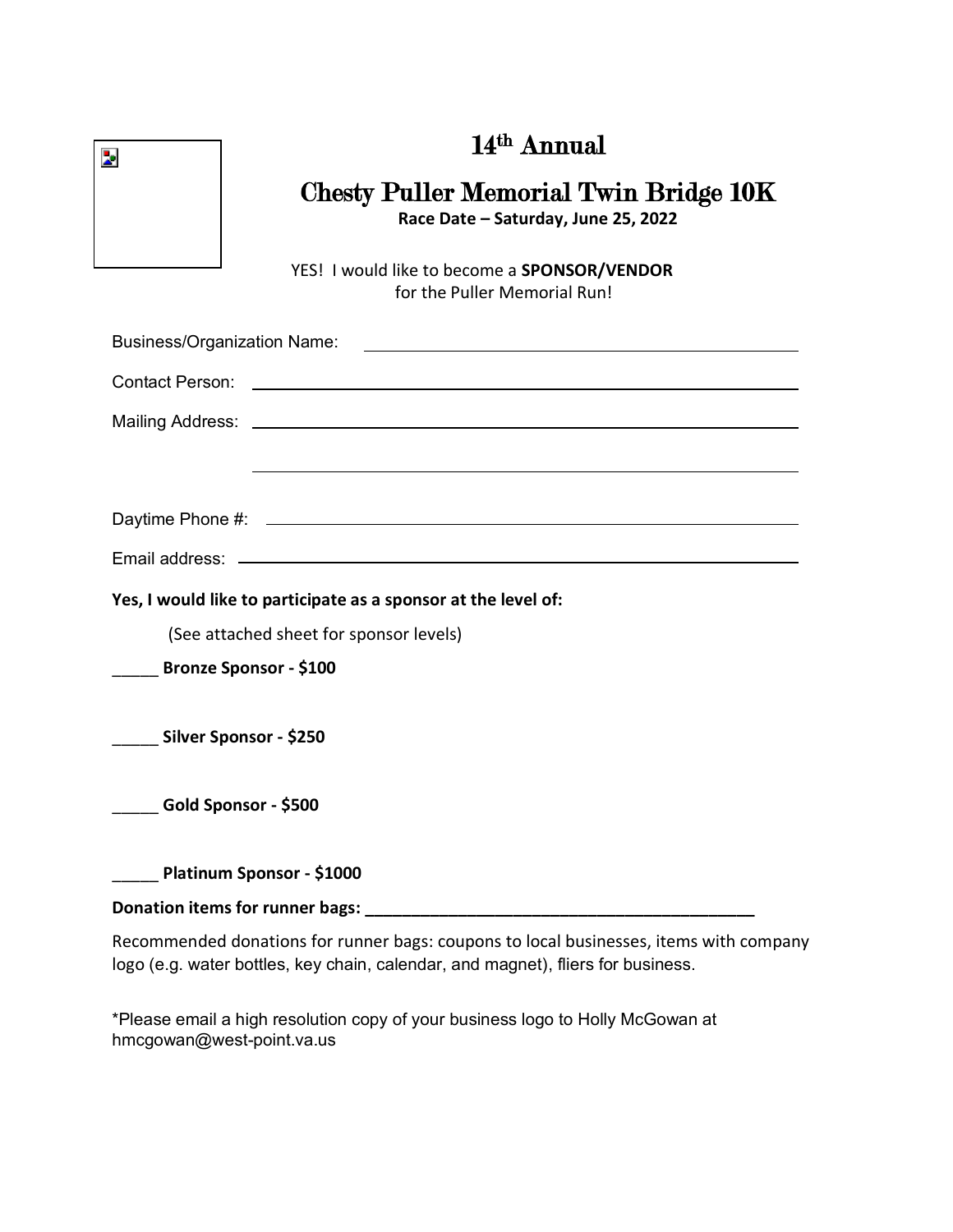#### **Yes, I would like to participate as a vendor at this race for \$50 □ Yes □ No**

Type of Items for sale: \_\_\_\_\_\_\_\_\_\_\_\_\_\_\_\_\_\_\_\_\_\_\_

Type of Display: **Example 20** 

Vendors will be allowed to set up at Town Park inside the fenced in area during the event. Spaces are assigned on a first come, first serve basis.

Booth size is approximately 10 x 10.

Each exhibitor is responsible for his/her own display – electricity is not provided.

Vehicles will not be allowed to drive inside the fenced in area. Alleys are located on either side of the park to load and unload.

Arrive as early as you can. The race starts at 7:30 am.

The deadline to team up as a sponsor or become a vendor is May 13, 2022. Please make checks payable to "Town of West Point."

Please send this form and payment to:

Town of West Point Chesty Puller Memorial Twin Bridge 10K Run P.O. Box 152 West Point, VA 23181

Any questions please call Holly N. McGowan, Director of Community Development at 804-843-3563 or email at [hmcgowan@west-point.va.us.](mailto:hmcgowan@west-point.va.us)